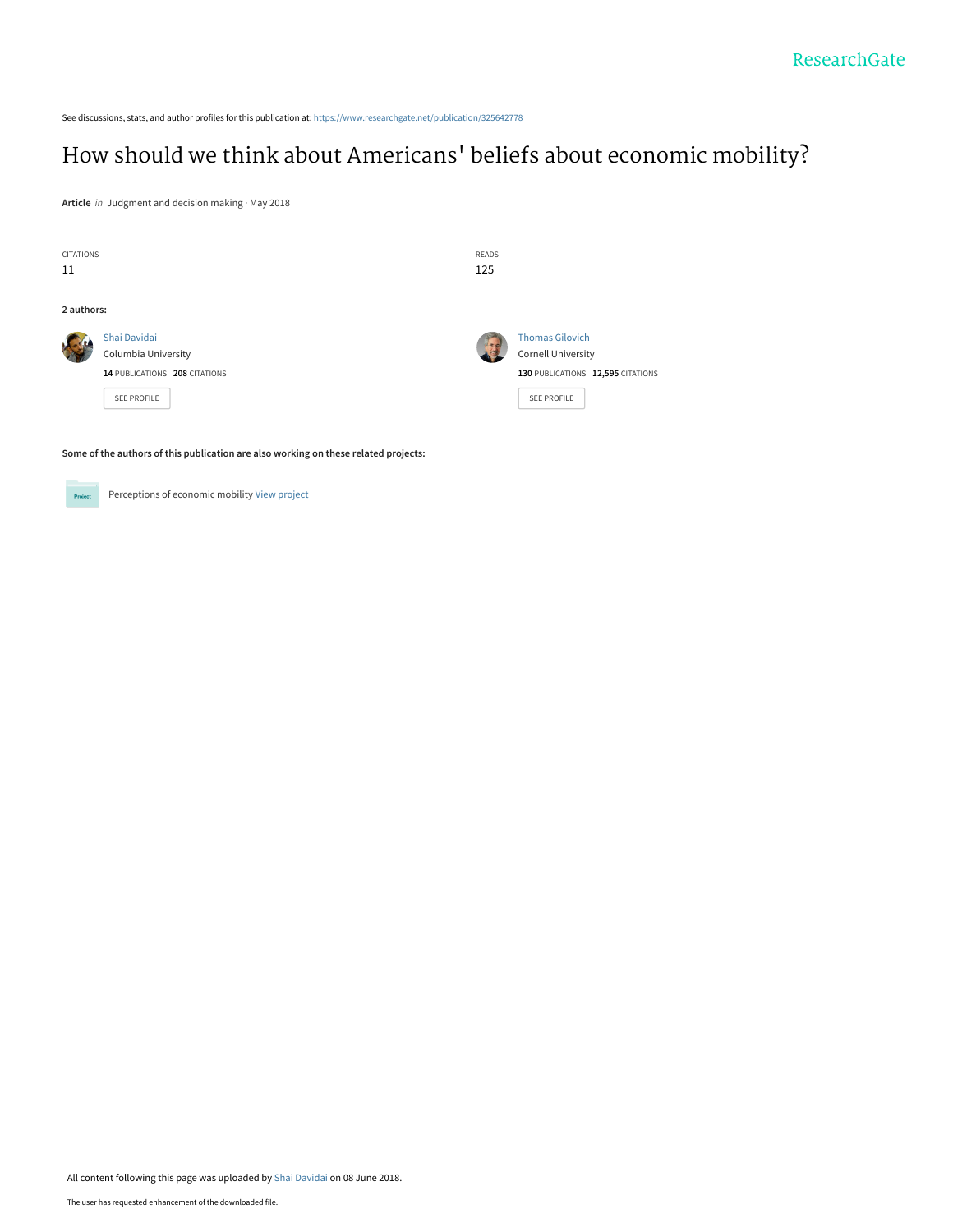# How should we think about Americans' beliefs about economic mobility?

Shai Davidai<sup>∗</sup> Thomas Gilovich†

#### **Abstract**

Recent evidence suggests that Americans' beliefs about upward mobility are overly optimistic. Davidai & Gilovich (2015a), Kraus & Tan (2015), and Kraus (2015) all found that people overestimate the likelihood that a person might rise up the economic ladder, and underestimate the likelihood that they might fail to do so. However, using a different methodology, Chambers, Swan and Heesacker (2015) reported that Americans' beliefs about mobility are much more pessimistic. Swan, Chambers, Heesacker and Nero (2017) provide a much-needed summary of these conflicting findings and question the utility of measuring population-level biases in judgments of inequality and mobility. We value their summary but argue that their conclusion is premature. By focusing on measures that best tap how laypeople naturally think about the distribution of income, we believe that researchers can draw meaningful conclusions about the public's perceptions of economic mobility. When more ecologically representative measures are used, the consistent finding is that Americans overestimate the extent of upward mobility in the United States. To explain the divergent findings in the literature, we provide evidence that the methods used by Chambers et al. (2015) inadvertently primed participants to think about *im*mobility rather than mobility. Finally, using a novel method to examine beliefs about economic mobility, we show that Americans indeed overestimate the degree of mobility in the United States.

Keywords: social mobility, inequality, political ideology, lay beliefs

#### **1 Introduction**

The rise of economic inequality in the United States over the past four decades (Piketty & Saez, 2014) has been associated with a host of negative consequences at the individual, interpersonal, and societal levels (Payne, 2017). Nevertheless, despite living in one of the Western world's most economically unequal countries, the rising gap between the rich and the poor in the United States does not appear to be a major concern for most Americans (Pew Research Center, 2012; Gallup, 2016). Bernie Sanders' failed Democratic primary bid notwithstanding, economic inequality played a relatively minor role in the campaigns run by the two major parties in the most recent U.S. Presidential election, with the candidates focusing instead on immigration, terrorism, and personal scandal. Why do Americans seem so willing to accept vast economic inequality?

One reason for this apparent tolerance of inequality may lie in people's beliefs about meritocracy and upward mobility (Kluegel & Smith, 1986). Americans may be willing to accept large discrepancies between the "haves" and the "have-nots" because they believe that people can easily rise up the economic ladder. But can they? How accurate are Americans' beliefs about economic mobility? We have found that Americans appear to have unrealistic ideas about upward mobility in the U.S., believing that people are significantly more likely to rise up the economic ladder than they actually are. When we asked a large, nationally representative sample of adults to estimate the future relative standing of a person born to a family in the poorest 20% of the income distribution, respondents significantly underestimated the likelihood of remaining there and significantly overestimated the likelihood of rising to the middle quintile or higher (Davidai & Gilovich, 2015a). Shortly after our paper was published, Kraus & Tan (2015) likewise reported that participants systematically overestimate the chances of rising up the economic ladder (e.g., indicating that an individual has roughly a one-in-six chance of rising from the bottom to the top quintile of the income distribution when the actual likelihood is closer to one-in-twenty). Thus, Americans seem to overestimate the degree of upward mobility in the United States (for a pre-registered replication, see Kraus, 2015).

But whereas Davidai & Gilovich (2015a), Kraus and Tan (2015), and Kraus (2015) found that people overestimate the likelihood of rising up the economic ladder, Chambers, Swan and Heesacker (2015) reported data indicating that Americans *under*estimate the degree of upward mobility in the United States. In addressing these conflicting findings, Swan, Chambers, Heesacker, and Nero (2017) conclude that studying the accuracy of lay beliefs about economic mobility is "*the wrong target for judgment and decision making sci-*

Copyright: © 2018. The authors license this article under the terms of the [Creative Commons Attribution 3.0 License.](http://creativecommons.org/licenses/by/3.0/)

<sup>∗</sup>The New School for Social Research. Email: davidais@newschool.edu.

<sup>†</sup>Cornell University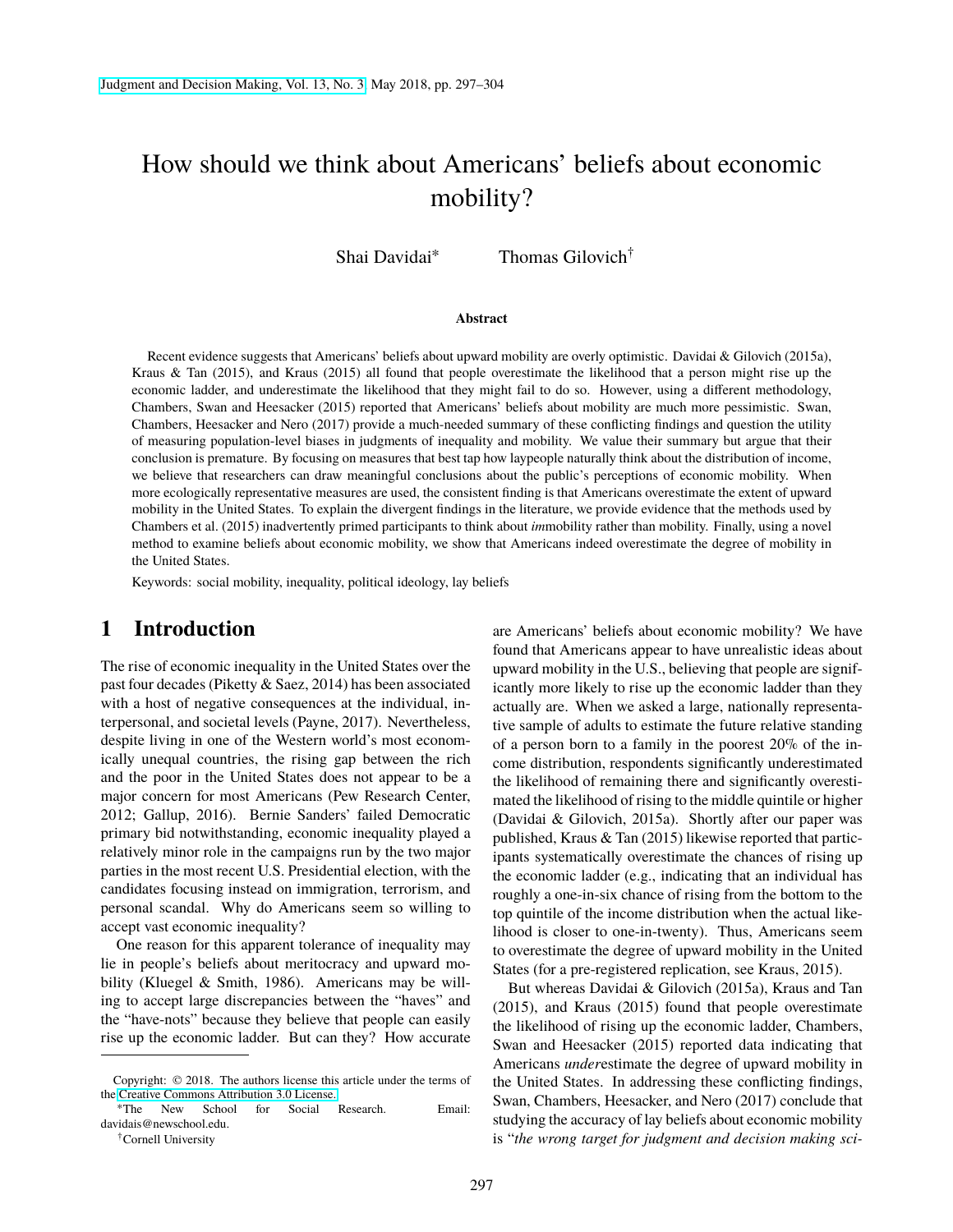*entists*," who would be better off channeling "*future efforts away from the question of population-level bias*." Although we sympathize with the desire to move on from a topic that elicits such diametrically opposed findings, we believe there is still much to be learned about lay beliefs about inequality and economic mobility. Whether people overestimate or underestimate upward mobility has considerable practical importance, and resolving the inconsistencies in the results to date can shed light on basic processes of human judgment. Thus, rather than attributing the diverging findings to "*methodological fragility*" (Swan et al., 2017), we believe it is important to examine which methods of assessment best capture people's underlying beliefs about economic mobility.

To do so, it is necessary to understand why Chambers et al. (2015) reached such different conclusions from those of Davidai & Gilovich (2015a), Kraus & Tan (2015), and Kraus (2015). How can seemingly similar approaches lead to such divergent conclusions about lay beliefs about mobility? The answer, like the devil, is in the details, and it is the nuanced effects of these details that we explore here. Like Swan et al., (2017), we believe that subtle methodological differences influenced each research group's findings and, as a consequence, the conclusions drawn. However, we argue that the different methods of assessment are not equally effective at tapping people's underlying beliefs about economic mobility. When researchers use measures that more closely fit with how people naturally think about the distribution of income, a reliable pattern emerges.

## **2 How should psychologists think about economic inequality and mobility?**

At the heart of judgment and decision making research is the insight that judgments can be pushed around by small, seemingly minor features of the prevailing context. People's judgments are powerfully influenced by the order of the questions asked (Strack, Martin & Schwarz, 1988), the framing of the prospects presented (Kahneman & Tversky, 1984), the numerical values of the response scales used (Schwarz, Knauper, Hippler, Noelle-Neuman & Clark, 1991), and by whether options are assessed in isolation or in the presence of other alternatives (Davidai & Shafir, 2018; Hsee, 1996), whether respondents are asked to accept or reject different alternatives (Shafir, 1993), whether respondents are asked to opt-in or opt-out of a course of action (Davidai, Gilovich & Ross, 2012), and so forth. Nevertheless, just as the malleability of political attitudes does not imply that it is impossible to tap people's underlying political ideology and that opinion polls are therefore useless, the fact that judgments of mobility are influenced by question wording does not imply that psychologists should give up on the quest to better understand people's beliefs about economic mobility.

Indeed, given what has been learned in the past halfcentury from research on judgment and decision making, it would be surprising if judgments of mobility were *not* influenced by subtle differences in research methods, and there are many such differences in the methods used by Davidai & Gilovich (2015a) and Chambers et al., (2015). For example, whereas Davidai & Gilovich (2015a) asked participants to think about an *individual's likelihood* of rising up the economic ladder *in the future*, Chambers et al., (2015) asked them to consider the *frequency of a cohort of individuals* who had experienced mobility/immobility *in the past*. Given that different mental processes are recruited in judgments of probabilities versus frequencies (Kahneman, 2011), it is to be expected that people would judge an individual's likelihood of rising up the economic ladder differently than the proportion of people who had experienced such mobility. And given that people put more weight on effort and free will when thinking about events in the future than in the past (Helzer & Gilovich, 2012), it is not surprising that they would expect more mobility in the future than the past. Finally, to the extent that the label "lower class" brings to mind negative associations that go beyond mere income or wealth, it is not surprising that characterizing people at the bottom of the income distribution as "lower class" (as Chambers et al., 2015 did) might lead participants to think in terms of *immobility* rather than mobility. It is likely that any subset of these methodological differences contributed to the conflicting findings highlighted by Swan et al. (2017).

But arguably the most consequential difference between the methods used by Davidai & Gilovich (2015a), Kraus & Tan (2015), and Kraus (2015), on the one hand, and those used by Chambers et al., (2015), on the other, is how the researchers divided the economic distribution in the United States. Whereas the former researchers asked participants to estimate movement up or down an economic ladder with five rungs (labeled as the richest 20%, the second-richest 20%, the middle 20%, the second-poorest 20%, and the poorest 20%), Chambers et al. (2015) asked them to estimate mobility along three rungs—the lower class, the middle class, and the upper class. Although this difference in the depiction of the economic distribution might seem trivial, we believe that it goes a long way toward explaining the conflicting findings regarding judgments of mobility. Swan et al. (2017) would surely agree. This point, in essence, was one of the main claims in their paper. But, unlike them, we also argue that the 5-rung approach better taps how both laypeople and experts naturally tend to think about mobility.

To uncover people's underlying beliefs about mobility, it is therefore essential to know how people naturally think about the distribution of income. Do people tend to see society as divided into five income quintiles, or as a 3-rung ladder split into the lower, middle, and upper classes?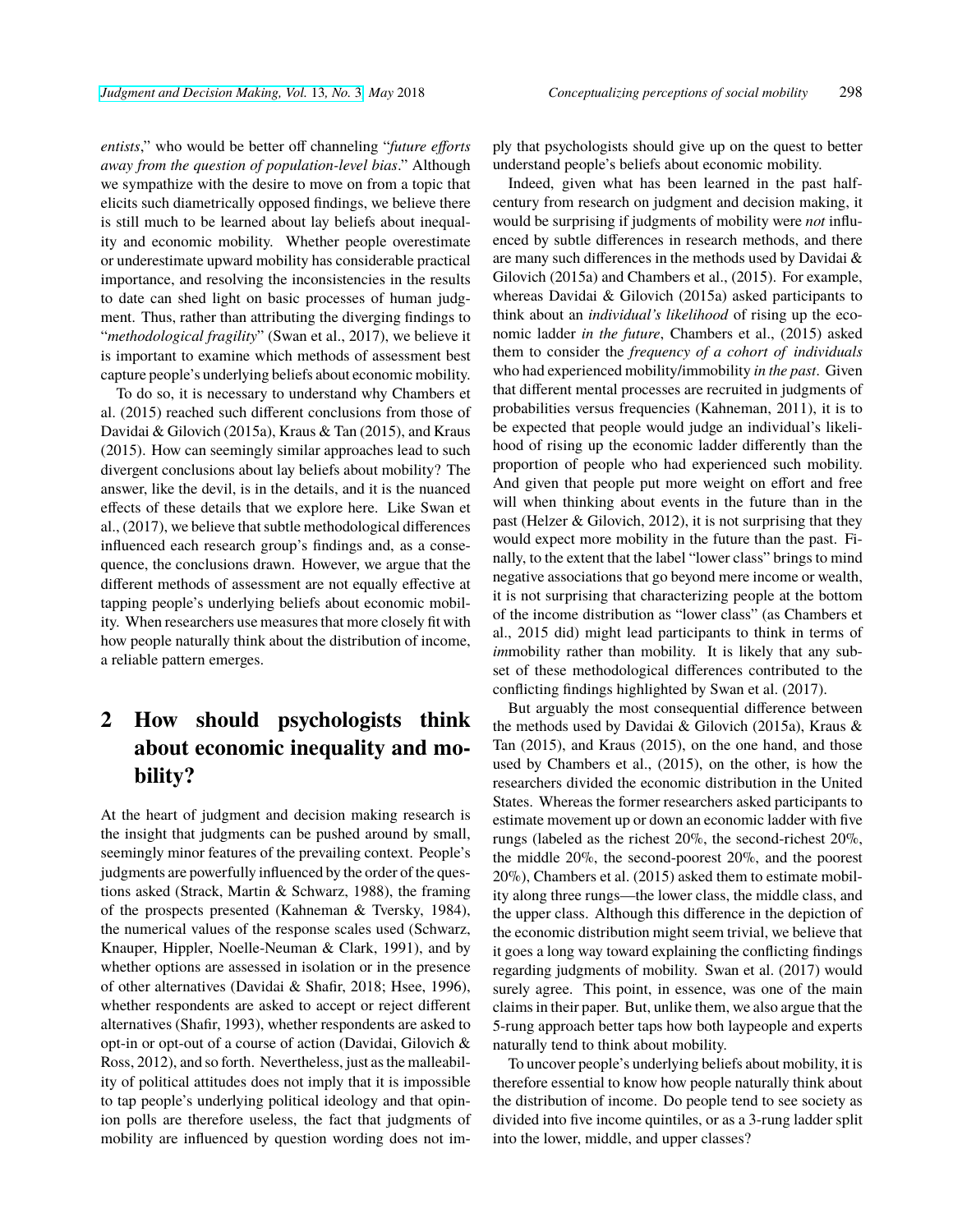To examine this question, we surveyed two hundred four participants on Mechanical Turk (137 females,  $M_{\text{age}} = 36.20$ ) about their views about economic groupings in the United States. Participants first read the following: "People often talk about social mobility as an 'income ladder' on which people move up or down. When you think of the 'income ladder' in the United States and the different economic groups on each level, what comes to mind?" We then presented participants with two images adapted from Swan et al. (2017) — one depicting a 3-rung ladder and one depicting a 5-rung ladder — and asked them to choose the image that best describes how they think about the 'income ladder' in the U.S.

We obtained unequivocal evidence that laypeople think about American society in terms of five — not three distinct economic groups. Eighty-two percent of the respondents stated that they think of the economic distribution in the United States as split into five quintiles, and only 18% stated that they thought about it in terms of tertiles,  $\chi^2(1)$  $= 89.63$ ,  $p < .0001$ . Thus, the vast majority of participants think of the income distribution in the United States as a 5-rung ladder.1

To assess the robustness of this result, we asked a separate sample of ninety-eight Mechanical Turk participants (50 females,  $M_{\text{age}} = 37.88$ ) to first describe in their own words where they believe they stand on the economic ladder. They were then asked how many positions there are higher up the economic ladder than their own, and how many positions there are lower down. For each question, participants chose one of four options (*0-I am on the highest/lowest rung on the economic ladder; 1-There is one more rung higher up/lower down on the economic ladder; 2-There are two more rungs higher up/lower down on the economic ladder; +3-There are three or more rungs higher up/lower down on the economic ladder*).

The median response for the number of economic rungs above the participants' own standing was +3 (i.e., there are three or more rungs higher up on the economic ladder) and the median response for the number of economic rungs below the participants' own level was 2 (i.e., there are two more rungs lower down the economic ladder). Sixty-eight participants (71%) indicated that the economic ladder consists of six or more rungs (including their own rung), 14 participants (15%) indicated that it consists of 5 rungs, 10 participants  $(11\%)$  indicated that it consists of 4 rungs, and only a single participant  $(1\%)$  indicated that it consists of 3 rungs.  $(2)$ participants —  $2\%$  — indicated that it consists of 2 rungs.) Of those participants who indicated that they think of the economic ladder in terms of either tertiles or quintiles, 93% indicated that the economic ladder consists of 5 rungs and only 7% indicated that it consists of 3 rungs,  $\chi^2(1) = 11.27$ , *p* < .001. These data make it clear that Americans tend not to think of the distribution of income in terms of three categories, lending credence to our contention that forcing them to do so — that is, asking them to estimate mobility in terms that depart from their natural way of thinking — can yield responses that don't align with their underlying beliefs.2

### **3 Why does it matter how psychologists study perceptions of inequality and economic mobility?**

Why does asking about mobility in terms of quintiles versus tertiles affect people's estimates of the likelihood of rising up the economic ladder? More specifically, why do people overestimate upward mobility when thinking about society in terms of 5-rungs (Davidai & Gilovich, 2015a; Kraus & Tan, 2015; Kraus, 2015) but underestimate mobility when thinking in terms of 3-rungs (Chambers et al., 2015)? Part of the answer lies in the information implicitly conveyed by each research method. When participants are asked to imagine American society as a 3-rung ladder, they may be implicitly prompted to think of *im*mobility rather than mobility. By segmenting society into fewer groups — the "haves" versus the "have-nots," or the "upper" versus "middle" versus "lower" classes — researchers may inadvertently encourage respondents to think of each economic group as a separate entity with distinct and relatively impermeable boundaries (Campbell, 1958; Hamilton & Sherman, 1996). After all, segmenting society into three groups affords people from the bottom rung only two options for advancement, leading participants to think in terms of *im*mobility and the associated difficulties of moving up the ladder. In contrast, the more groups society is segmented into— the "super-rich," the "upper class," the "upper-middle class," the "middle class," the "lower-middle class," the "lower class," the "working poor," and so forth — the more categories there are for people to rise up into, and the easier it can seem for someone to move from one category to the next.

<sup>&</sup>lt;sup>1</sup>To ensure that this result was not an artifact of people thinking that a prototypical "ladder" has more than three rungs, we replicated this study with the same instructions, but with no reference to the term "ladder." Specifically, we told ninety Mechanical Turk participants (48 females,  $M_{\text{age}}$ ) = 35.47): "People often talk about social mobility in terms of moving up or down into different economic categories or levels" and then asked them, "When you think of the different economic categories or levels in the United States, which of the following set of categories comes to mind?" We then presented participants with two images — one depicting 3 separate bins (*upper class, middle class,* and *lower class*) and one depicting 5 bins (*upper class, upper-middle class, middle class, lower-middle class,* and *lower class)*. Seventy-one percent of the respondents stated that they think of the economic distribution as split into five categories, and only 29% stated that they thought about it in terms of three categories,  $\chi^2(1) = 16.56$ ,  $p < .0001$ .

<sup>2</sup>If anything, these results suggest that people think of the economic ladder as consisting of more than 5 rungs, not fewer. Assuming that people believe it is easier to move up a ladder with more rungs than one with fewer rungs, these results also suggest that the 5-rung measure of perceived economic mobility may *underestimate* people's beliefs about the likelihood of climbing the economic ladder.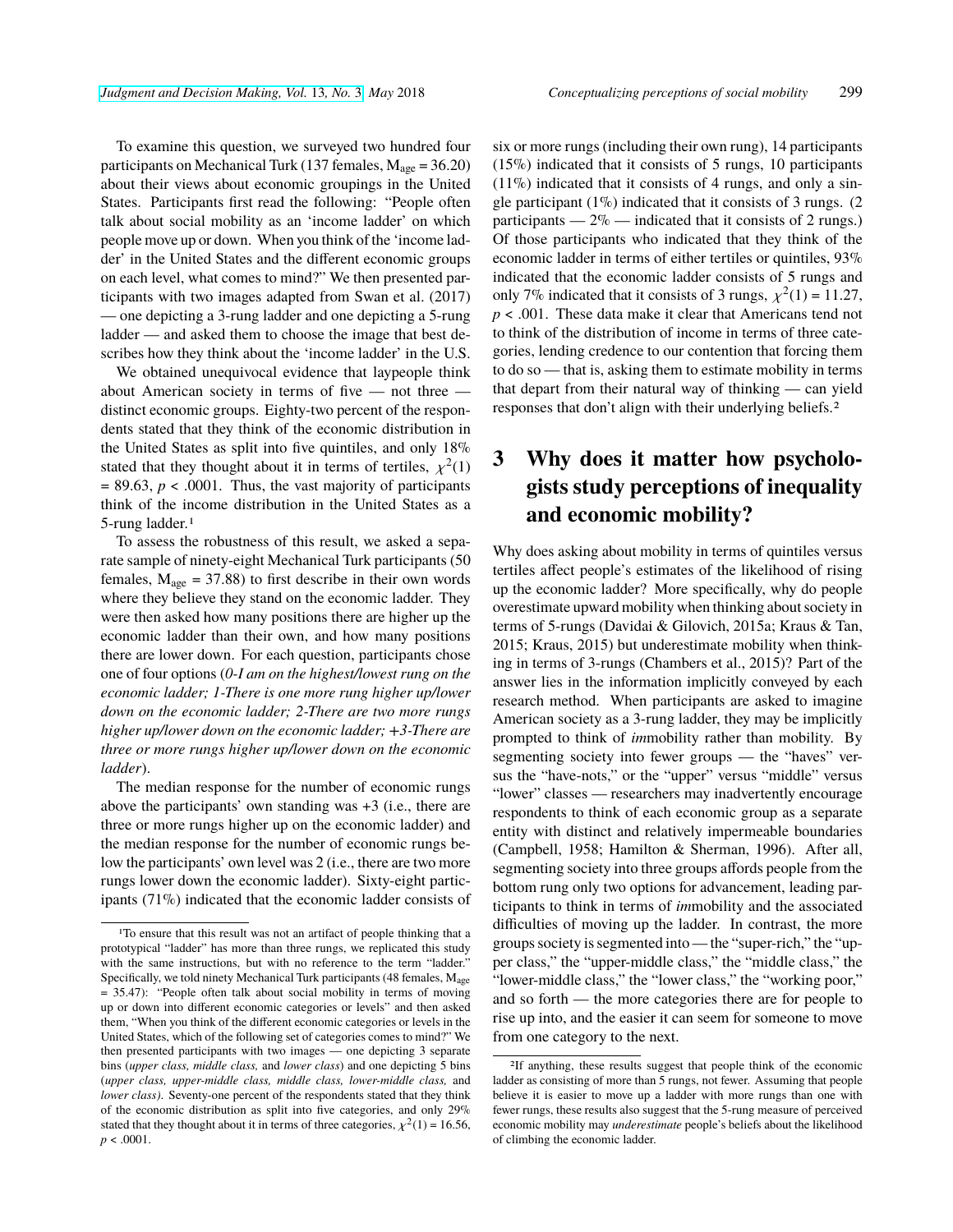To examine whether depicting society as a 3-rung ladder primes participants to think less in terms of mobility and more in terms of *im*mobility, we surveyed 100 participants on Mechanical Turk (54 females,  $M_{\text{age}} = 36.16$ ). As before, we asked participants to think about society as a ladder people can move up or down, and presented them with two images — one depicting a 3-rung ladder and one depicting a 5-rung ladder. They were then asked to imagine a randomly selected person born into a family at the bottom of the ladder, and to indicate on which ladder, in their opinion, that individual would be more likely to rise up to a higher rung. Thus, rather than asking, as we did earlier, about how participants spontaneously think about the economic ladder, we asked them to consider both types of ladders and to indicate which one is more likely to lead to upward mobility.

As predicted, participants thought that a society segmented into five groups provides more opportunity for upward mobility. Whereas 93 participants (93%) thought that moving up a 5-rung ladder would be easier, only 7 participants (7%) thought that moving up a 3-rung ladder would be easier,  $\chi^2(1) = 73.96$ ,  $p < .0001$ . Thus, the fewer groups society is segmented into, the more difficult it seems to move from one group to the next.

Beyond asking about movement across 3 vs. 5 groups, the procedures used by Chambers at al., (2015) differed from those used by Davidai & Gilovich (2015a), Kraus & Tan (2015), and Kraus (2015) in terms of whether participants were likely to have been subtly focused on immobility or mobility. People naturally think of movement in rankings in terms of the likelihood of rising up the ladder, not the likelihood of failing to do so (Davidai & Gilovich, 2015b; 2016). Yet, the prompt in Chambers et al.'s studies may have primed participants to think about the difficulty of moving up the economic ladder by first instructing them to consider what percentage of children born at the bottom of the ladder "stayed in the bottom third of the income distribution (i.e., lower class) like their parents," and only then to consider "what percentage of them moved up to the middle third (i.e., middle class)" and "to the top third (i.e., upper class)." In contrast, participants in Davidai and Gilovich's studies may have been subtly primed with mobility by being asked to estimate the percentage of Americans born into the bottom quintile who would rise up to the highest quintile, next highest quintile, and so on.

To examine the impact of this difference in question phrasing, we asked 204 participants from Mechanical Turk (121 females,  $M_{\text{age}} = 35.26$ ) to estimate the likelihood of moving up a 5-rung ladder and manipulated whether their first estimate was the percentage of Americans who would rise to the top quintile or the percentage who would stay in the bottom. Specifically, participants were asked to estimate the likelihood that a randomly chosen person born into a family in the poorest 20% of the population would, as an adult, rise to each of the 4 higher income quintiles or remain in the

lowest quintile. Participants were randomly assigned to one of two conditions. In the *mobility focus* condition, participants completed the study in the same order as in Davidai & Gilovich (2015a). They first estimated a person's likelihood of rising up to the top quintile and then estimated, in turn, the likelihood of rising to the  $2<sup>nd</sup>$  richest quintile, the middle quintile, the 2nd poorest quintile and, finally, the likelihood of remaining in the bottom quintile. In the *immobility focus* condition*,* we reversed this order. Participants first estimated the likelihood that a person born to a family in the bottom quintile would remain there as an adult, and subsequently estimated the likelihood of rising up to the  $2<sup>nd</sup>$  poorest quintile, the middle quintile, the  $2<sup>nd</sup>$  richest quintile, and the richest quintile.

As predicted, the order in which participants estimated the percentages in each quintile significantly influenced their assessments of movement along the income distribution. Whereas participants in the *mobility focus* condition indicated that the poorest 20% of the population have more than a 65% chance of moving up the economic ladder, participants in the *immobility focus* condition indicated that the poor have only a 57% chance of doing so,  $t(202) = 2.74$ ,  $p =$ .007.

### **4 Convergent evidence using a new measure of beliefs about economic mobility**

The evidence presented thus far is entirely consistent with Swan et al.'s (2017) contention that "*big-picture conclusions*" regarding economic mobility "*can be swayed by subtle item-wording confounds*." But it is unclear whether, as they claim, the psychological community would be better off not studying the accuracy of people's judgments. Indeed, when using research methods that reflect how laypeople naturally think of the economic distribution, there is substantial evidence that Americans underestimate economic inequality and overestimate upward economic mobility (Davidai & Gilovich, 2015a; Kraus & Tan, 2015; Norton & Ariely, 2011). That message is reinforced by the results of two studies we conducted using a new method in which we compared participants' beliefs about economic mobility in different countries with actual cross-country levels of mobility.

Specifically, we asked 101 Mechanical Turk participants (71 females,  $M_{\text{age}} = 35.02$ ) to rank a list of 15 countries in terms of economic mobility. Participants read the following: "Social mobility refers to the likelihood that a person will be at a different economic standing than his or her parents. When a country has high economic mobility, a person's standing is only minimally affected by the economic standing they were born into. In contrast, when a country has a low level of mobility, a person's economic standing in life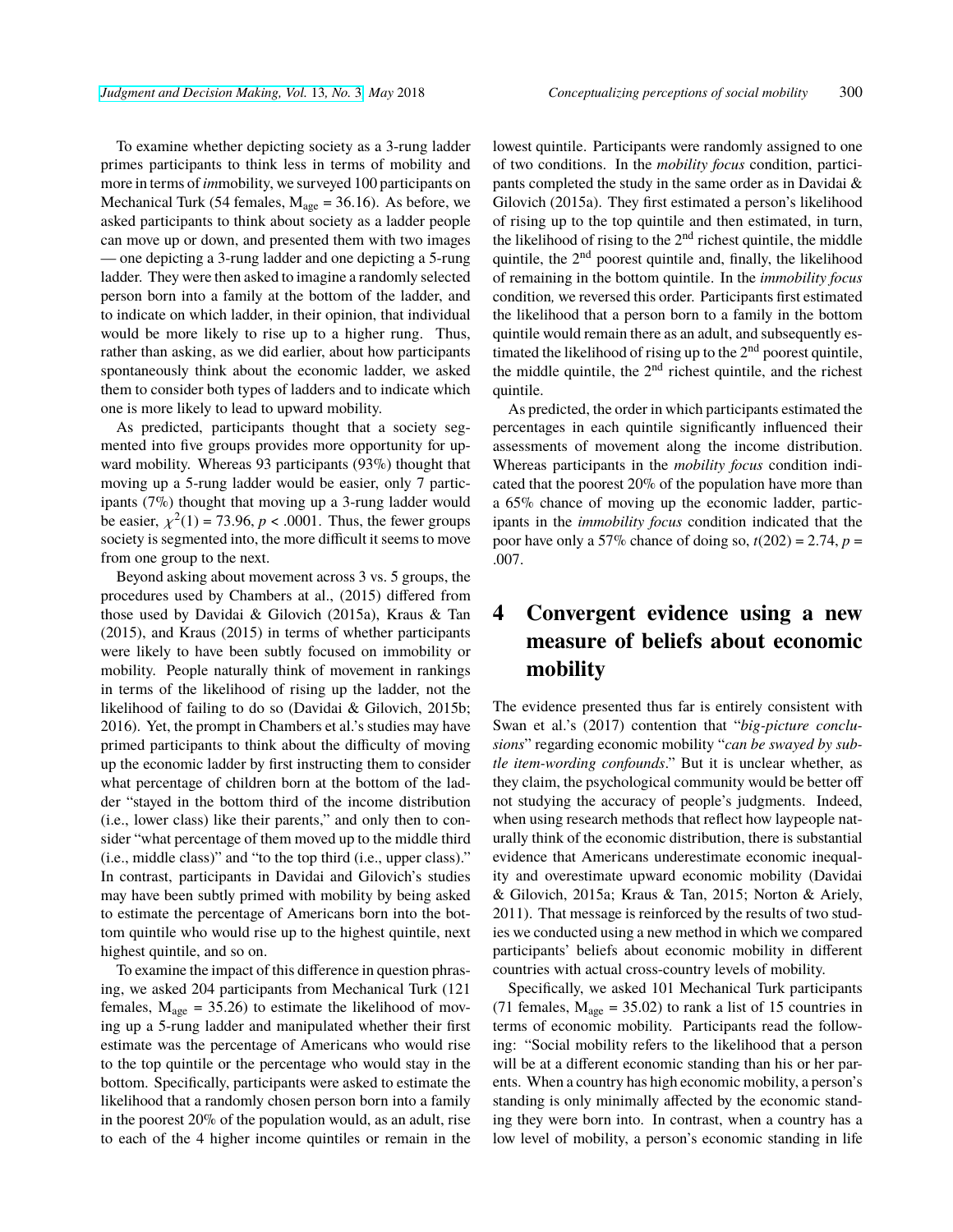is strongly determined by their parents' economic standing." Participants were then presented, in random order, with a list of the following 15 countries, *Peru, China, Brazil, Chile, United Kingdom, Italy, Argentina, United States, Switzerland, Pakistan, Singapore, France, Spain, Germany,* and *New Zealand*, and were asked to "rank these countries in terms of how mobile you believe each one is, from the country with the highest social mobility (#1) to the country with the lowest social mobility (#15)." We selected these countries because the United States ranks exactly in the middle of this group —  $8<sup>th</sup>$  out of 15 (Corak, 2013).<sup>3</sup> Thus, participants had an equal opportunity to under- or overestimate the actual ranking of the United States. If, as argued by Swan et al. (2017), beliefs about upward mobility are "*like constructed preferences*," there is no a-priori reason to expect participants to systematically overestimate or underestimate the United States' ranking. In contrast, if Americans tend to overestimate the degree of economic mobility in the U.S. (Davidai & Gilovich, 2015a), then participants should rank the United States higher than its actual rank.

The results could not have been clearer. First, attesting to the validity of this method of measuring beliefs about economic mobility, we found that political ideology significantly predicted participants' rankings,  $\beta = 0.40$ ,  $t(99) =$ 4.26,  $p < .0001$ , with conservative participants (M = 1.41) estimating that the United States ranks significantly higher than did liberal participants  $(M = 3.78)$ ,  $t(81) = 3.66$ ,  $p =$ .0004. More important, although the United States is actually ranked 8<sup>th</sup> among the 15 listed countries, participants assigned it a mean rank of 2.81, one-sample  $t(100) = 18.13$ ,  $p$ < .0001. Ninety-one percent of the participants thought that the United States ranks higher in terms of mobility than it actually does, 75% thought that it ranks in the Top 3 countries, and 53% thought that the United States is the most mobile of the 15 countries. Thus, using a novel (and simple) method that sidesteps the 5-rung/3-rung ladder discussion, we find converging evidence that Americans do indeed overestimate the degree of economic mobility in the U.S.

We conducted a conceptual replication to examine the robustness of this result and ensure that it was not due to something peculiar about the other specific countries to which the U.S. was compared. In the first survey, we chose the comparison countries as something of a strict test of our hypothesis, making it equally possible for participants to overor under-estimate the relative level of mobility in the United States (because the U.S. ranked in the middle of those countries in terms of mobility). However, it is clear that many of the other countries in the first survey differ significantly from the U.S. in form of governance, level of industrialization, culture, and so on. We therefore asked participants in a follow-up survey to rank the United States among a group of highly industrialized, Western, democratic countries – the seven members of the G7 forum. We also wanted to examine whether participants' overestimation of the degree of economic mobility in the U.S. is not simply a reflection of a general tendency to see the U.S. as "better" than other countries in general. Therefore, we also asked participants to assess how the United States compares to other countries in terms of economic *inequality*. We predicted that participants would overestimate how the U.S. ranks among G7 countries in terms of mobility, but not in terms of inequality.

One hundred five Mechanical Turk participants (53 females, 52 males, M*age* = 35.21) were presented with a list of the seven countries in the G7 (*United Kingdom, Italy, United States, France, Japan, Germany,* and *Canada*) and were randomly assigned to rank them either in terms of economic mobility ("rank these countries in term of how mobile you believe each one is, from the country with the highest social mobility (#1) to the country with the lowest social mobility (#7)" or economic inequality ("rank these countries in terms of how unequal you believe each one is, from the country with the highest income inequality (#1) to the country with the lowest income inequality (#7)").

As before, participants overestimated how highly the United States ranks in terms of economic mobility. Although the United States is actually ranked  $5<sup>th</sup>$  in terms of economic mobility among the G7 countries, participants assigned it a mean rank of 2.45, one-sample  $t(52) = 9.20$ ,  $p <$ .0001. Eighty-one percent of the participants thought that the United States ranks higher in mobility than it actually does, 75% thought that it ranks in the Top 3, and 55% thought that the United States is the most economically mobile country among the G7.

Tellingly, participants' beliefs about economic inequality revealed a strikingly different pattern. Whereas 81% of the participants overestimated the United States' rank in terms of economic mobility, only 23% overestimated its rank in terms of egalitarianism,  $\chi^2(1) = 35.47$ ,  $p < .0001$ . This asymmetry was even more striking when considering only those participants who thought that the United States ranks at the top of the G7 in terms of mobility or egalitarianism. Whereas 55% of the participants thought that the United States was the most economically mobile country among the G7, only 8% thought that is was the most economically egalitarian country,  $\chi^2(1) = 26.93$ ,  $p < .0001$ . Thus, participants did not simply see the United States as categorically "better". Rather, such an overly rosy view of the U.S. was restricted to economic mobility, which participants sig-

<sup>3</sup>Although there is considerable debate about the best way to measure economic mobility, the most commonly used statistic is the index of *intergenerational elasticity in earnings*. This index tracks how much of the relative difference in parental earnings is transmitted, on average, to their children. The index ranges from 1.0 (complete lack of mobility – parents whose income differs by 100% will, on average, have children whose income, as adults, will also differ by 100%) to 0 (complete mobility – parents whose income differs by 100% will have children whose income, as adults, will not differ at all). For a more in-depth discussion of intergenerational mobility and the validity of cross-country comparisons, see Corack (2013).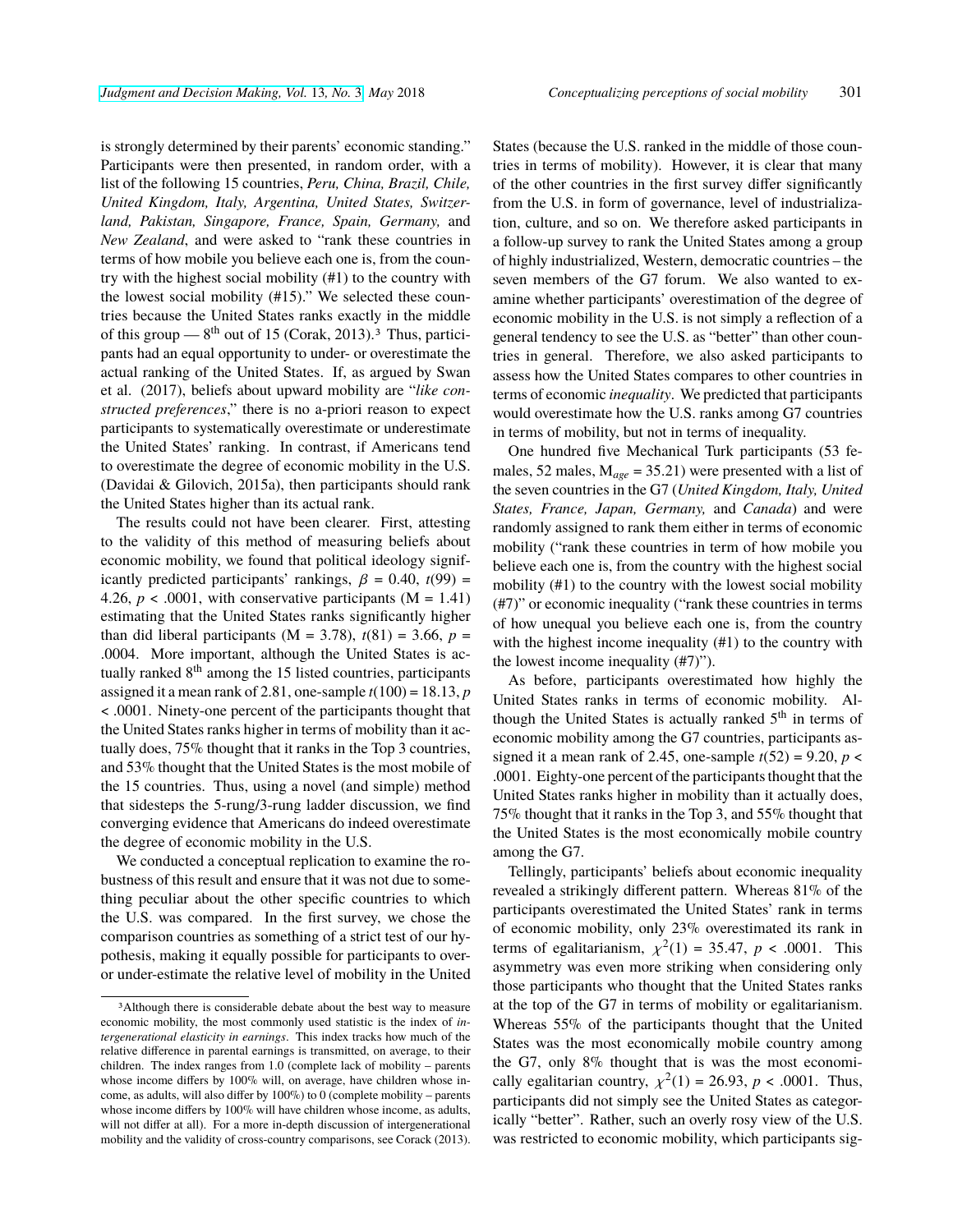nificantly overestimated relative to other highly developed, democratic countries.4

### **5 General discussion**

During every election cycle, political candidates and their respective parties spend fortunes spinning stories to improve their chances of being elected. A 2% economic growth rate is hailed as a notable success by incumbents but a marked failure by their opponents. A drop in the stock market is described as a natural "correction" by one party and an economic calamity by another. A six-fold gap between the top and bottom quintiles is glorified as the fruits of meritocracy or vilified as a reflection of rampant nepotism and cronyism. In forming such narratives, politicians and their handlers are adhering to an age-old rule of social psychology: People's actions are guided not by how the world is, but by how it seems.

Given that construal drives decision making, it is important to understand people's beliefs about how wealth is distributed in the United States above and beyond how it is actually distributed. Are people's assessments of the economic conditions in the U.S. accurate, or are they systematically biased? A considerable amount of recent research suggests the latter, with Americans vastly underestimating the level of economic inequality (Norton & Ariely, 2011) and overestimating the degree of economic mobility (Davidai & Gilovich, 2015a; Kraus & Tan, 2015) in the United States. Americans believe they live in a country that is significantly more equal and upwardly mobile than it actually is.

Not everyone agrees with that assessment. Eriksson & Simpson (2012) argue that the finding that Americans underestimate the amount of inequality in the United States is the result of methodological artifacts (but see Norton & Ariely, 2013 for a response). Similarly, using different methods than Davidai & Gilovich (2015a) and Kraus & Tan (2015), Chambers and colleagues (2015) report that Americans tend to *under*estimate the degree of economic mobility in the U.S. What should one conclude from the existing state of research on this issue?

Swan et al. (2017) argue that these conflicting results indicate that beliefs about economic mobility are fundamentally inconsistent and that, as a consequence, examining population-level biases in perceptions of mobility is a futile endeavor. We respectfully disagree. Conflicting findings advance our science, pushing the research community to hone its theories and improve its methods. Human beings prefer

a sure outcome to an uncertain gamble, except when they don't — an inconsistency that was part of the inspiration for Prospect Theory (Kahneman & Tversky, 1979). The presence of others facilitates performance, except when it doesn't — leading to a unified account of social facilitation (Zajonc & Sales, 1966). Unfortunate actions elicit more regret than failures to act, except when they don't — leading to a better understanding of what people regret, and why (Gilovich & Medvec, 1995). By the same token, we see the conflicting conclusions regarding judgments of mobility as a challenge, not an insurmountable barrier, to reaching an accurate understanding of people's beliefs about the U.S. economy — one that can benefit both the scientific community and economic policymakers.

The inconsistency that has arisen in the study of perceptions of mobility — that people appear to be overly optimistic or pessimistic about economic mobility depending on how their beliefs are measured — highlights the question of how assessments of mobility *should* be measured. What constraints should researchers take into account when studying lay perceptions of mobility and inequality? As we have shown, a number of theoretical considerations suggest that these perceptions are best examined by dividing the distribution of income into five groups rather than three (Davidai & Gilovich, 2015a). First, people spontaneously tend to think of the economic ladder as consisting of five, not three, different rungs and so psychologists interested in tapping the public's actual views of society would be well-advised to honor people's existing mental models and frame their questions accordingly. Second, people tend to think of mobility in terms of the likelihood of moving up the ladder, not the likelihood of failing to do so (Davidai & Gilovich, 2015b, 2016), and questions framed in terms of mobility tend to elicit responses that reflect a greater faith in the American Dream than questions framed in terms of immobility. Given that upward mobility is an inherent theme in the very idea of the American Dream (Kluegel & Smith, 1986), it is likely that Americans' thoughts about the economic ladder most often focus on mobility, not immobility. (Although that of course can change if mobility continues to decline and that fact gets reported more and more.)

This implies that the five-quintile conceptualization of society may be specific to the United States, and research methods should be matched to best reflect the target population's mental models of their respective society. Given that people in different countries may think about their own society differently (e.g., in terms of tertiles, quantiles, deciles, etc.), a one-size-fits-all approach for the study of economic inequality and mobility may not be appropriate. That said, some research methods may be a better fit across different contexts than others. For example, building on the findings that both Americans and Australians underestimate economic inequality in their respective countries (Norton & Ariely, 2011; Norton, Neal, Govan, Ariely & Holland, 2014), Kiatpongsan

<sup>4</sup>As an additional testament to the validity of this measure of perceived mobility, we again found that political ideology significantly predicted participants' ranking. The more conservative participants were, the higher they believed the United States ranked in terms of mobility among the G7 countries,  $\beta = 0.30$ ,  $t(52) = 2.26$ ,  $p = 0.028$ . In contrast, and consistent with findings reported by Norton & Ariely (2011), political ideology was unrelated to perceived economic inequality,  $\beta = 0.14$ ,  $t(99) = 0.79$ , *ns.*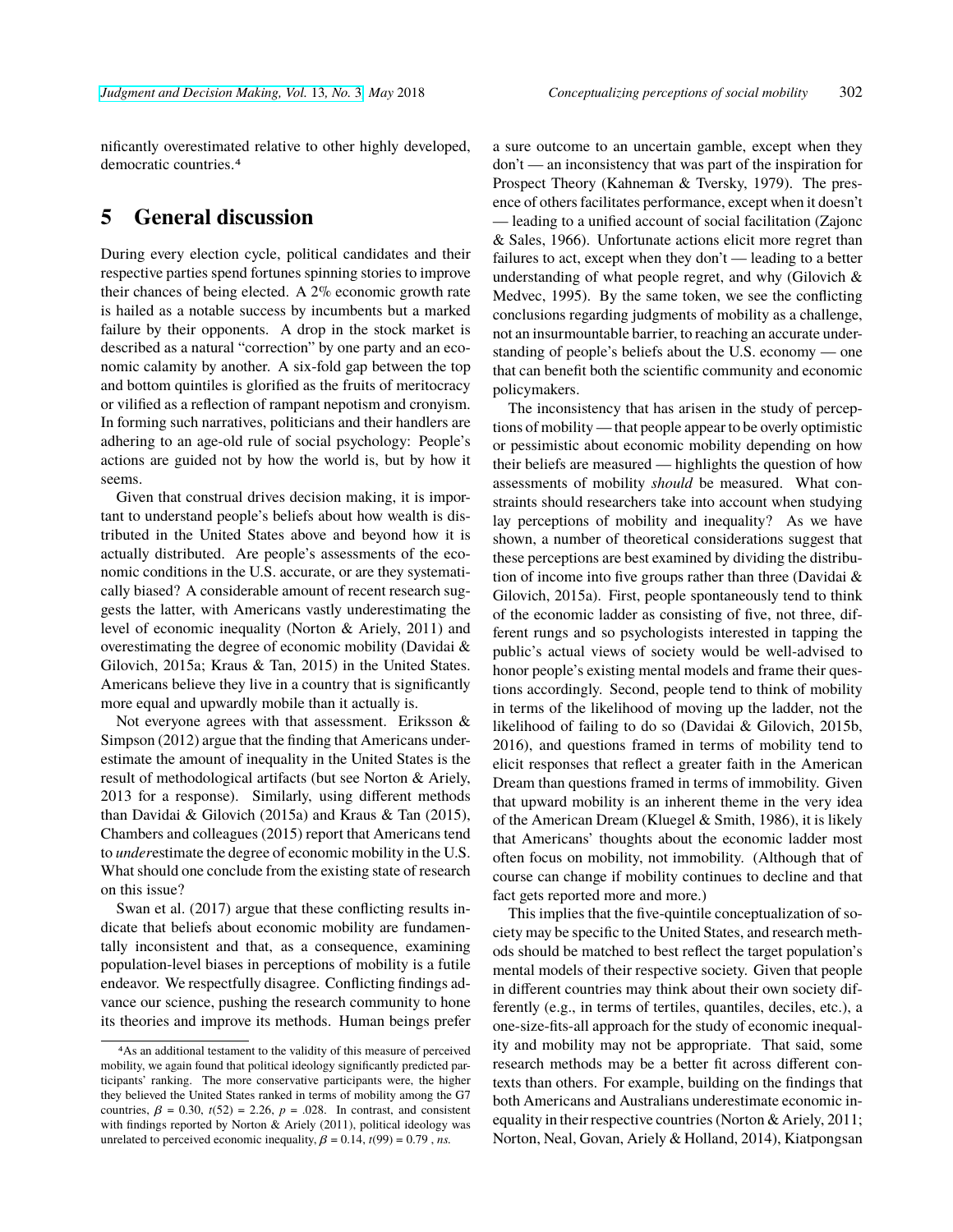& Norton (2014) measured people's beliefs about the ratio between the incomes of the top earners in their country and the median earners. Across different countries, they found that people substantially underestimate the CEO-to-medianworker ratio. Similarly, in this paper we have shown — using a novel measure that does not rely on the segmentation of society into distinct groups — that Americans overestimate economic mobility in the U.S.

In addition to using measures that best tap into how people naturally think about economic mobility, it would be useful from a pragmatic perspective if those measures coincided with the measures used by economists, who have by far the most impact when it comes to setting policies regarding inequality and economic mobility. Do economists tend to think of the distribution of income in terms of three groups or five? To find out, we searched the National Bureau of Economic Research working papers database [\(http://www.nber.org\)](#page-0-0) and found 100 papers that include the words "income *quintile*" and 50 papers that include the words "wealth *quintile*." In contrast, we found only 3 papers that include the words "income *tertile*" or "wealth *tertile*." Similarly, a search for the words "income quintile" on the Congressional Budget Office website (a non-partisan federal agency that provides economic analysis to Congress; https://www.cbo.gov) yields 86 reports and 4 working papers, whereas a search for "income tertile" or "wealth tertile" did not yield any reports or working papers. Given that economists in government and academia think about the distribution of economic gains in terms of five distinct groups rather than three, psychologists who wish to contribute to the debate about mobility and inequality are likely to be better served by doing so as well. Thus, from both theoretical and pragmatic perspectives, researchers are likely to be better off studying people's perceptions of mobility in terms of movement across five, not three, income groups.

More generally, rather than giving up on assessing the public's beliefs about economic inequality, we believe that genuine progress can be made by employing methods that align with the pragmatic and theoretical considerations we have outlined here. We hope that by digging deeper into how lay people and experts think about economic mobility, research on this topic might advance the evolution of best practices for studying perceptions of inequality and mobility. Increased attention to the impact of different methodological choices in this area should advance our field's understanding of lay beliefs about the functioning of the economy and, in so doing, help psychologists gain a seat at a table traditionally reserved for economists and political scientists.

#### **6 References**

Campbell, D. T. (1958). Common fate, similarity, and other indices of the status of aggregates of persons as social entities. *Behavioral Science*, *3*(1), 14–25.

- Chambers, J. R., Swan, L. K., & Heesacker, M. (2015). Perceptions of US social mobility are divided (and distorted) along ideological lines. *Psychological Science*, *26*(4), 413–423.
- Corak, M. (2013). Inequality from generation to generation: The United States in comparison. In R. Rycroft (Ed.), *The Economics of Inequality, Poverty, and Discrimination in the 21st Century.*
- Davidai, S., & Gilovich, T. (2016). The tide that lifts all focal boats: Asymmetric predictions of ascent and descent in rankings. *Judgment and Decision Making*, *11*(1), 7–20.
- Davidai, S., & Gilovich, T. (2015a). Building a more mobile America — One income quintile at a time. *Perspectives on Psychological Science*, *10*(1), 60–71.
- Davidai, S., & Gilovich, T. (2015b). What goes up apparently needn't come down: Asymmetric predictions of ascent and descent in rankings. *Journal of Behavioral Decision Making*, *28*(5), 491–503.
- Davidai, S., Gilovich, T., & Ross, L. D. (2012). The meaning of default options for potential organ donors. *Proceedings of the National Academy of Sciences*, *109*(38), 15201– 15205.
- Davidai, S. & Shafir, E. (2018). Are "nudges" getting a fair shot? Joint versus separate evaluations. *Behavioual Public Policy*. [http://dx.doi.org/10.1017/bpp.2018.9.](http://dx.doi.org/10.1017/bpp.2018.9)
- Eriksson, K., & Simpson, B. (2012). What do Americans know about inequality? It depends on how you ask them. *Judgment and Decision Making*, *7*(6), 741–745.
- Gallup (2016). What do you think is the most important problem facing the country today? Retrieved from: [http://www.gallup.com/poll/1675/most-important](http://www.gallup.com/poll/1675/most-important-problem.aspx)[problem.aspx](http://www.gallup.com/poll/1675/most-important-problem.aspx)
- Gilovich, T., & Medvec, V. H. (1995). The experience of regret: What, when, and why. *Psychological Review*, *102*(2), 379–395.
- Hamilton, D. L., & Sherman, S. J. (1996). Perceiving persons and groups. *Psychological Review*, *103*(2), 336.
- Helzer, E. G., & Gilovich, T. (2012). Whatever is willed will be: A temporal asymmetry in attributions to will. *Personality and Social Psychology Bulletin*, *38*(10), 1235– 1246.
- Hsee, C. K. (1996). The evaluability hypothesis: An explanation for preference reversals between joint and separate evaluations of alternatives. *Organizational Behavior and Human Decision Processes*, *67*(3), 247–257.
- Kahneman, D. (2011). *Thinking fast and slow.* New York, NY: Farrar, Straus, and Giroux.
- Kahneman, D., & Tversky, A. (1979). Prospect theory: An analysis of decision under risk. *Econometrica: Journal of the Econometric Society*, 263–291.
- Kahneman, D., & Tversky, A. (1984). Choices, values, and frames. *American Psychologist*, *39*(4), 341–350.